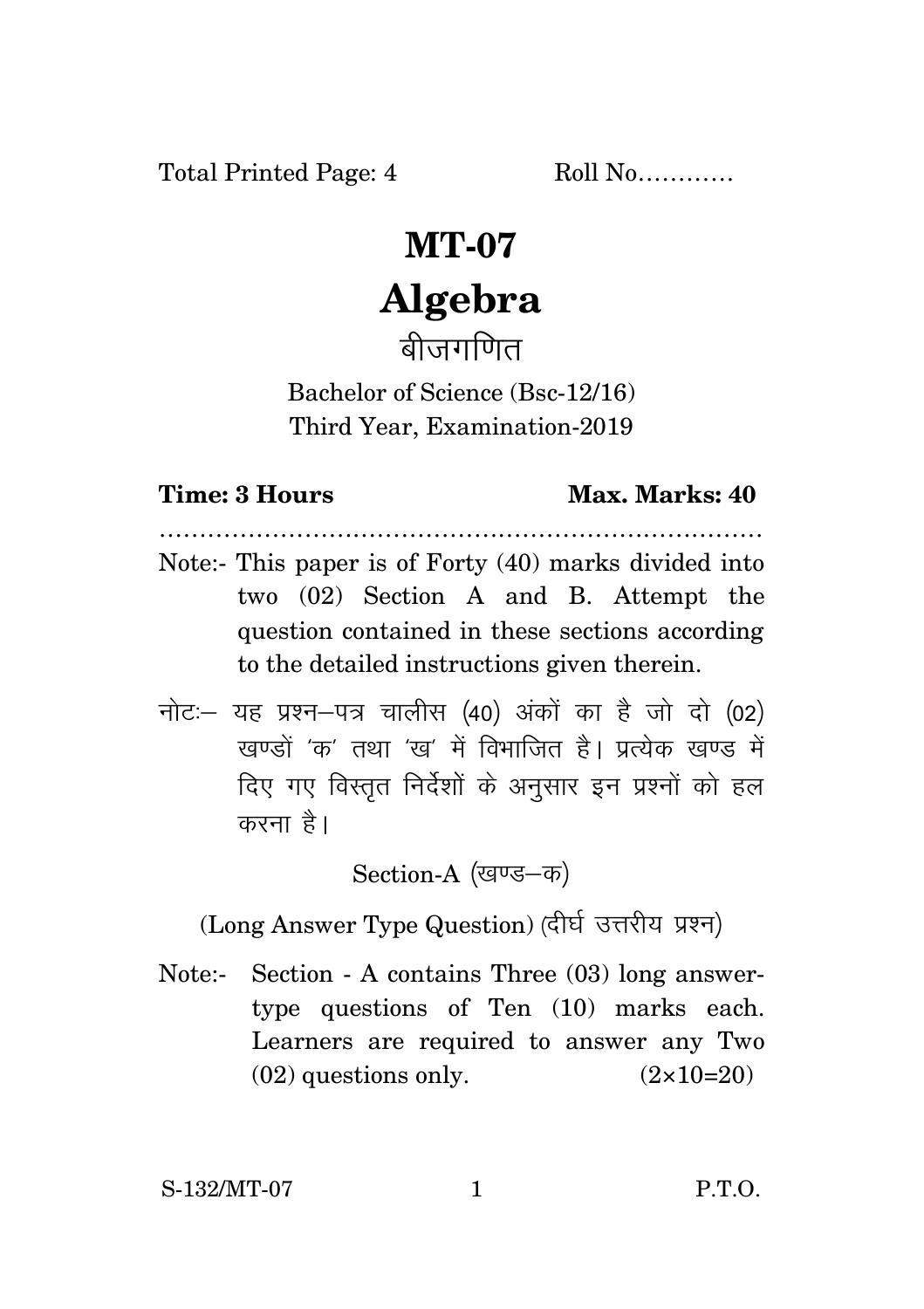- नोट:- खण्ड 'क' में तीन (03) दीर्घ उत्तरीय प्रश्न दिये गये हैं। प्रत्येक प्रश्न के लिए दस (10) अंक निर्धारित हैं। शिक्षार्थियों को इनमें से केवल दो (02) प्रश्नों के उत्तर टेने हैं।
- Define cyclic groups with example if a is the  $1<sub>1</sub>$ generators of cyclic group  $G = [a]$  order n, then  $a<sup>m</sup>$  is also generator if m and n are relatively prime i.e.  $(m, n) = 1$

चक्रीय समुह को उदाहरण सहित परिभाषित कीजिए, यदि चक्रीय समूह  $G = [a]$  का समुधक n है तो सिद्ध कीजिए कि a<sup>m</sup> भी जनक होगा यदि और केवल यदि m.n परस्पर रूढ़ हैं अर्थात (m, n) = 1

Define characteristic of an integral domain  $\overline{2}$ . show that characteristic of an integral domain is 0 or a positive integer n according to order of any non-zero element a of  $D$  is 0 or n (Treat a as an element of  $D +$ 

> पूर्णाकीय प्रान्त का अभिलक्षण की परिभाषा दीजिए। पूर्णाकीय प्रान्त का अभिलक्षण शून्य अथवा एक धनात्मक पूर्णांक n होता है यदि D के किसी भी स्वेच्छ अशुन्य अवय a (a को योगात्मक ग्रुप (D,+) का सदस्य मानते हये) की कोटि शून्य अथवा n है।

 $\overline{3}$ . Define Basis, dimension of a vecta space with examples. Show that if  $S_1 = \{x, y, z\}$  is basis of  $V(R) = \{(a \ b \ c): a, b, c \in R\}$  Then  $S_2 = \{x+y,$  $y+z, z+x$  is also basis of  $V(R)$ 

S-132/MT-07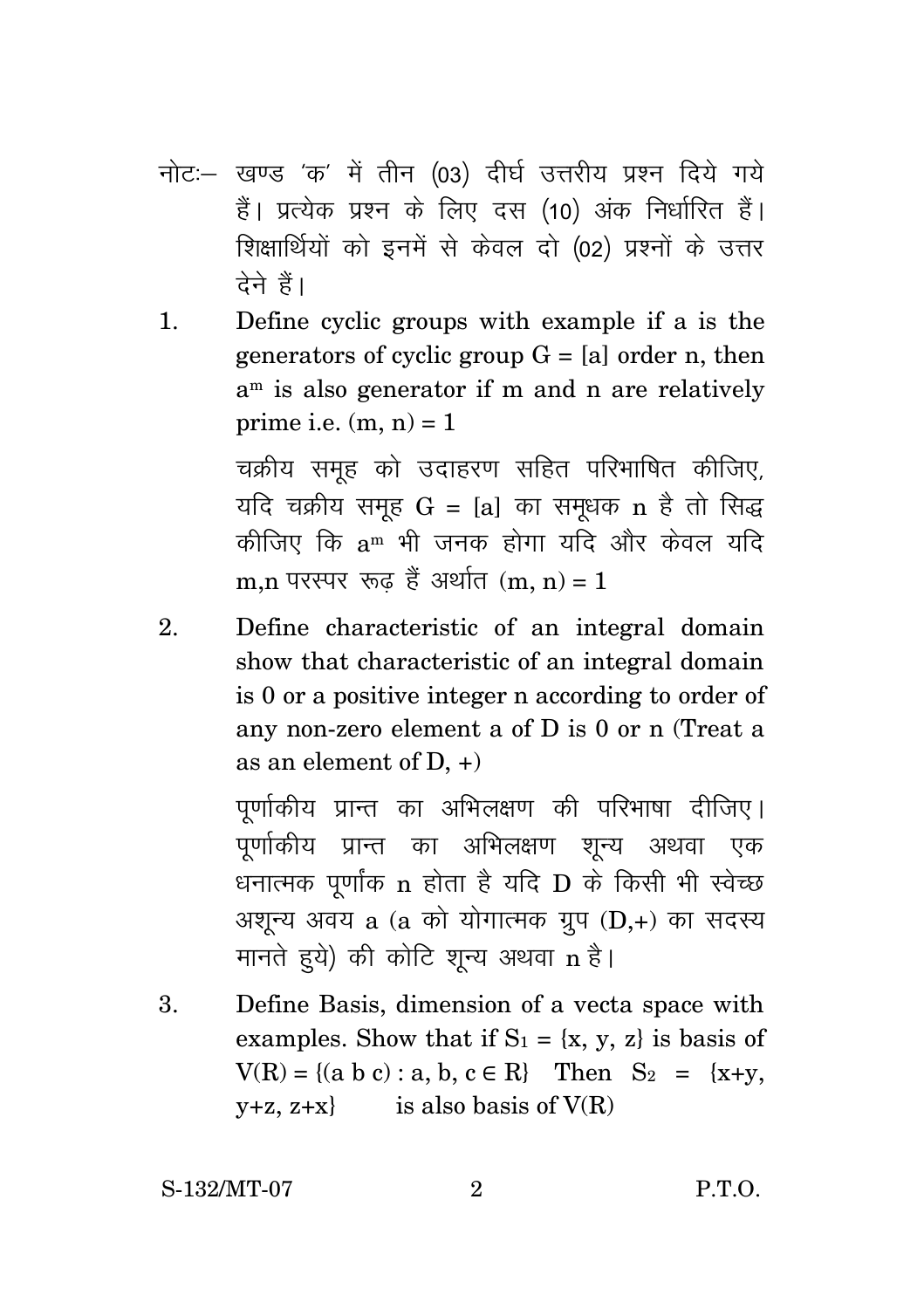सदिश समष्टि का आधार विमा को उदाहरण सहित परिभाषित कीजिए प्रदर्शित कीजिये कि यदि  $S_1 = \{x, y, z\}$  सदिश समष्टि  $V(R) = \{(a \ b \ c) : a, b, c\}$ ∈ R} का आधार है तो समुच्चय  $S_2 = {x+y, y+z, z+x}$ भी  $V(R)$  का आधार होगा।

Section-B (खण्ड-ख)

(Short Answer Type Question) (लघु उत्तरीय प्रश्न)

- Note:- Section-B contains six (06) short answer type questions of five (05) marks each. Learners are required to answer any four (04) questions only.  $(5 \times 4=20)$
- नोट: खण्ड 'ख' में छः (06) लघु उत्तरीय प्रश्न दिये गये हैं। प्रत्येक प्रश्न के लिए पाँच (05) अंक निर्धारित हैं। शिक्षार्थियों को इनमें से केवल चार (04) प्रश्नों के उत्तर देने हैं।
- 1. Prove that a group of order 4 is always commutative.

सिद्ध कीजिए कि चार कोटि का प्रत्येक समह क्रमविनिमेय होता है।

2. If a is an element of a group of order n then  $a^n = e$ यदि  $a$  किसी  $n$  कोटि के परिमित समूह  $G$  का कोई अवयव हो तो  $a^n = e$ 

S-132/MT-07 3 P.T.O.